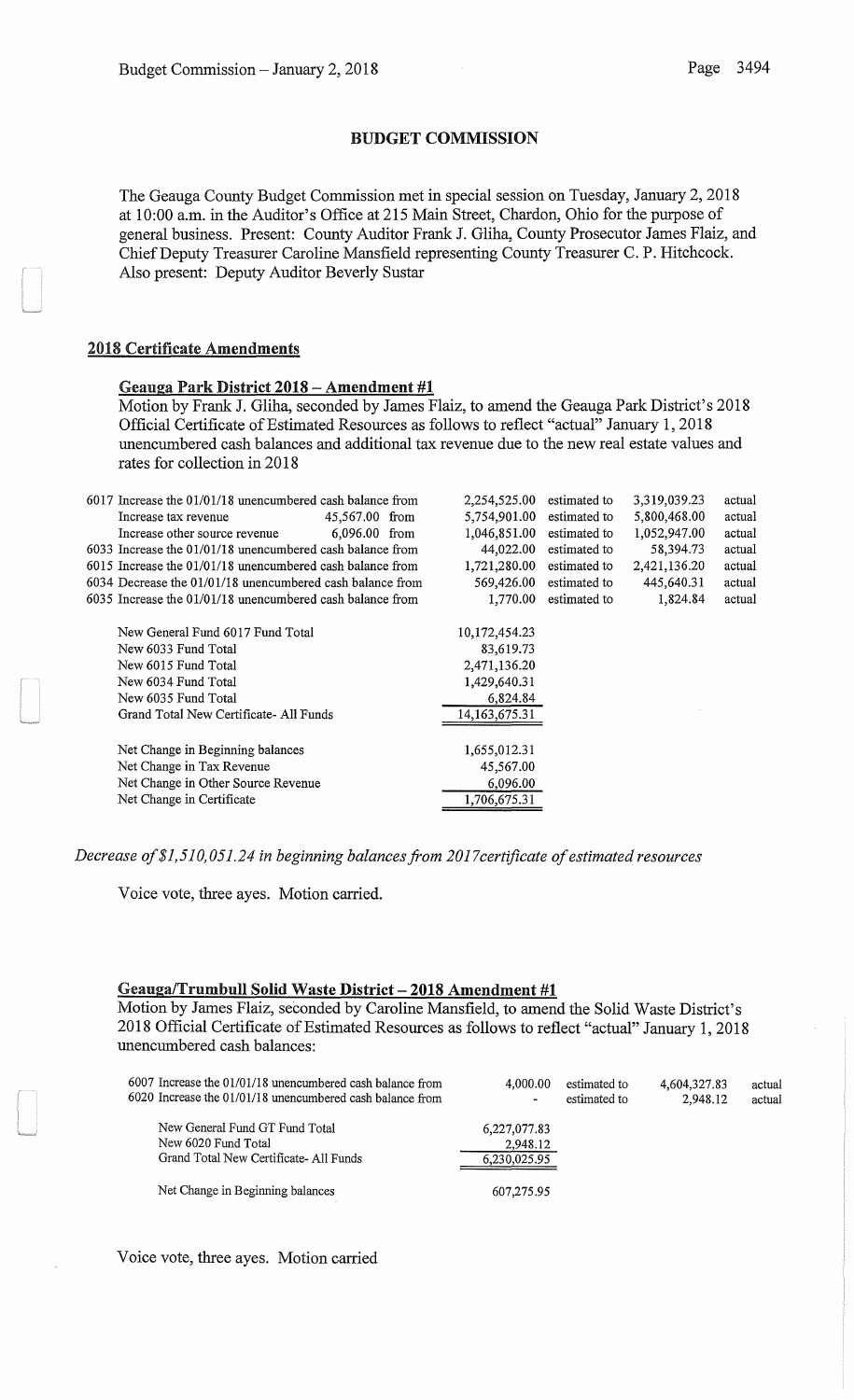# Geauga County District Board of Health - 2018 Amendment #1

Motion by Caroline Mansfield, seconded by Frank J. Gliha, to amend the Health District's 2018 Official Certificate of Estimated Resources as follows to reflect "actual" January 1, 2018 unencumbered cash balances and a revised estimate of fees, permits, grant and additional tax revenue due to the new real estate values and rates for collection in 2018:

| 6002 Increase the 01/01/18 unencumbered cash balance from | 633,693.72   | estimated to | 672,692.88 | actual |
|-----------------------------------------------------------|--------------|--------------|------------|--------|
| 3,547.00 from<br>Increase tax revenue                     | 532,561.00   | estimated to | 536,108.00 | actual |
| 474.00 from<br>Increase other source revenue              | 678,848.00   | estimated to | 679,322.00 | actual |
| 6004 Increase the 01/01/18 unencumbered cash balance from | 3,000.00     | estimated to | 4,688.55   | actual |
| 6005 Increase the 01/01/18 unencumbered cash balance from | 61,354.21    | estimated to | 110,495.51 | actual |
| 6008 Increase the 01/01/18 unencumbered cash balance from | 20,000.00    | estimated to | 21,560.47  | actual |
| 6011 Increase the 01/01/18 unencumbered cash balance from | 122,960.75   | estimated to | 142,786.18 | actual |
| 6018 Decrease the 01/01/18 unencumbered cash balance from | 8,000.00     | estimated to | 7,794.99   | actual |
| 6021 Increase the 01/01/18 unencumbered cash balance from |              | estimated to | 142,366.05 | actual |
| 6026 Increase the 01/01/18 unencumbered cash balance from |              | estimated to | 30,494.70  | actual |
| 6027 Increase the 01/01/18 unencumbered cash balance from | ä,           | estimated to | 73,936.58  | actual |
| 6023 Increase the 01/01/18 unencumbered cash balance from | 645,675.61   | estimated to | 675,800.36 | actual |
| 6025 Increase the 01/01/18 unencumbered cash balance from |              | estimated to | 22,245.59  | actual |
| 6036 Increase the 01/01/18 unencumbered cash balance from |              | estimated to | 54,368.00  | actual |
| 6037 Increase the 01/01/18 unencumbered cash balance from | 479,191.00   | estimated to | 659,478.86 | actual |
|                                                           |              |              |            |        |
| New 6002 General Fund Fund Total                          | 1,888,122.88 |              |            |        |
| New 6004 Trailer Fund Fund Total                          | 7,515.55     |              |            |        |
| New 6005 Food Service Fund Total                          | 301,163.76   |              |            |        |
| New 6008 Infectious Waste Fund Total                      | 37,310.47    |              |            |        |
| New 6011 Private Water Fund Total                         | 212,632.18   |              |            |        |
| New 6018 Swimming Pool Fund Total                         | 18,296.99    |              |            |        |
| New 6021 Public Health/Lake Erie Fund Total               | 142,366.05   |              |            |        |
| New 6026 WIC Fund Total                                   | 30,494.70    |              |            |        |
| New 6027 CFHS Fund Total                                  | 73,936.58    |              |            |        |
| New 6023 Sewage Treatment Fund Total                      | 1,123,825.36 |              |            |        |
| New 6025 IAP Grant Fund Total                             | 22,245.59    |              |            |        |
| New 6036 Environmental Health                             | 54,368.00    |              |            |        |
| New 6037 Sale of Property Fund Total                      | 932,978.86   |              |            |        |
| Grand Total 2018 Certificate - All Funds                  | 4,845,256.97 |              |            |        |
|                                                           |              |              |            |        |
| Net Change in Beginning Balance                           | 644,833.43   |              |            |        |
| Net Change in Tax Revenue                                 | 3,547.00     |              |            |        |
| Net Change in Other Source Revenue                        | 474.00       |              |            |        |
|                                                           | 648,854.43   |              |            |        |

## No Revenue Certification Requests for 2018 Grant Funds were received.

Voice vote, three ayes. Motion carried.

### County of Geauga - 2018 Amendment #1

Motion by Frank J. Gliha, seconded by James Flaiz to amend the County of Geauga's 2018 Official Certificate of Estimated Resources as follows to reflect "actual" January 1, 2018 unencumbered cash balances, a revised estimate of Other Source Revenues and additional tax revenue due to the new real estate values and rates for collection in 2018:

### General Fund

|                      | \$0.00 estimated to                                                                                                                                                                                                         | \$10,182,092.97 actual |
|----------------------|-----------------------------------------------------------------------------------------------------------------------------------------------------------------------------------------------------------------------------|------------------------|
| \$187,630.00 from    | \$6,686,208.00 estimated to                                                                                                                                                                                                 | \$6,873,838.00 actual  |
| -\$4,974,898.00 from | \$26,014,496.00 estimated to                                                                                                                                                                                                | \$21,039,598.00 actual |
|                      | \$37,968,085.97                                                                                                                                                                                                             |                        |
|                      | \$10,182,092.97                                                                                                                                                                                                             |                        |
|                      | \$187,630.00                                                                                                                                                                                                                |                        |
|                      | -\$4,974,898.00                                                                                                                                                                                                             |                        |
|                      | \$5,394,824.97                                                                                                                                                                                                              |                        |
|                      | 1001 Increase the 01/01/18 unencumbered cash balance from<br>Decrease Other Source Revenue<br>New General Fund Total<br>Net Change in Beginning Balances<br>Net Change in Tax Revenue<br>Net Change in Other Source Revenue |                        |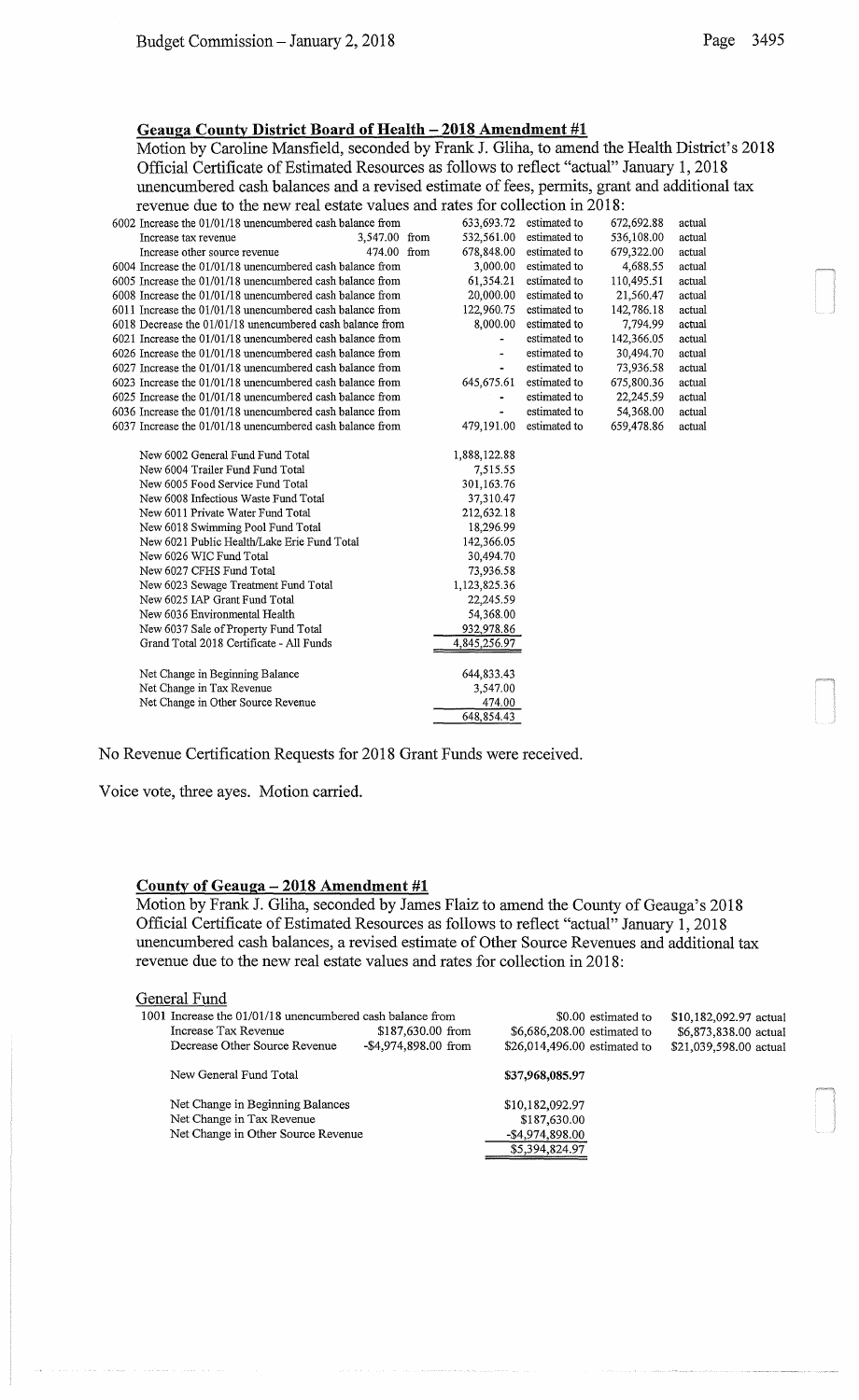|       | $100 + 100 + 010 = 0$<br>2001 Increase the 01/01/18 unencumbered cash balance from |                            | 2,162,843,21 estimated to | 2,668,329.09  | actual |
|-------|------------------------------------------------------------------------------------|----------------------------|---------------------------|---------------|--------|
|       | 21,280.00<br>Increase tax revenue                                                  | from                       | 3,195,369.00 estimated to | 3,216,649.00  | actual |
|       | 2,847.00<br>Increase other source revenue                                          | from                       | 1,790,701.00 estimated to | 1,793,548.00  | actual |
|       | 2002 Increase the 01/01/18 unencumbered cash balance from                          |                            | 18,826.52 estimated to    | 21,055.78     | actual |
| 2003  | Increase the 01/01/18 unencumbered cash balance from                               |                            | $128,791.83$ estimated to | 217,421.48    | actual |
| 2005  | Increase the 01/01/18 unencumbered cash balance from                               |                            | $22,333.14$ estimated to  | 130,933.59    | actual |
| 2006  | Increase the 01/01/18 unencumbered cash balance from                               |                            | $16,254.64$ estimated to  | 60,997.02     | actual |
| 2007  | Increase the 01/01/18 unencumbered cash balance from                               |                            | 79,698.46 estimated to    | 106,995.14    | actual |
| 2008  | Increase the 01/01/18 unencumbered cash balance from                               |                            | 200.00 estimated to       | 250.01        | actual |
|       | Increase the 01/01/18 unencumbered cash balance from                               |                            | $130,399.40$ estimated to | 151,930.98    | actual |
| 2009  |                                                                                    |                            | 1,201,662,55 estimated to | 1,206,293.06  | actual |
| 2010- | Increase the 01/01/18 unencumbered cash balance from                               |                            | 8,504.26 estimated to     | 6,820.08      |        |
| 2011  | Decrease the 01/01/18 unencumbered cash balance from                               |                            |                           |               | actual |
| 2013  | Increase the 01/01/18 unencumbered cash balance from                               |                            | 492,005.32 estimated to   | 569,190.84    | actual |
| 2014  | Increase the 01/01/18 unencumbered cash balance from                               |                            | 749,936.79 estimated to   | 794,728.94    | actual |
|       | 2015 Decrease the 01/01/18 unencumbered cash balance from                          |                            | $109,195.09$ estimated to | 95,753.75     | actual |
|       | 2016 Decrease the 01/01/18 unencumbered cash balance from                          |                            | 348.80 estimated to       | 105.87        | actual |
|       | 2017 Increase the 01/01/18 unencumbered cash balance from                          |                            | 377,297.76 estimated to   | 951,873.64    | actual |
|       | 2018 Increase the 01/01/18 unencumbered cash balance from                          |                            | 7,547.11 estimated to     | 8,057.47      | actual |
|       | 2019 Decrease the 01/01/18 unencumbered cash balance from                          |                            | $10,735.81$ estimated to  | 9,292.43      | actual |
| 2020  | Increase the 01/01/18 unencumbered cash balance from                               |                            | 0.00 estimated to         | 709,240.88    | actual |
| 2021  | Increase the 01/01/18 unencumbered cash balance from                               |                            | 82,701.82 estimated to    | 108,173.42    | actual |
| 2022  | Increase the 01/01/18 unencumbered cash balance from                               |                            | 0.00 estimated to         | 698,065.49    | actual |
| 2024  | Increase the 01/01/18 unencumbered cash balance from                               |                            | 0.00 estimated to         | 6,177.47      | actual |
| 2025  | Increase the 01/01/18 unencumbered cash balance from                               |                            | 0.00 estimated to         | 3,042.66      | actual |
| 2026  | Increase the 01/01/18 unencumbered cash balance from                               |                            | 54,535.20 estimated to    | 100,981.05    | actual |
|       | 2072 Increase the 01/01/18 unencumbered cash balance from                          |                            | 94,517.00 estimated to    | 265,206.40    | actual |
| 2073  | Increase the 01/01/18 unencumbered cash balance from                               |                            | 8,984.81 estimated to     | 74,094.23     | actual |
| 2074  | Increase the 01/01/18 unencumbered cash balance from                               |                            | 1,868.38 estimated to     | 5,011.39      | actual |
| 2077  | Increase the 01/01/18 unencumbered cash balance from                               |                            | $198,889.35$ estimated to | 20,340.58     | actual |
| 2078  | Decrease the 01/01/18 unencumbered cash balance from                               |                            | $1,043.95$ estimated to   | 943.95        | actual |
| 2079  | Increase the 01/01/18 unencumbered cash balance from                               |                            | 846.28 estimated to       | 2,890.61      | actual |
| 2080  | Increase the 01/01/18 unencumbered cash balance from                               |                            | 54,084.91 estimated to    | 65,492.49     | actual |
| 2081  | Increase the 01/01/18 unencumbered cash balance from                               |                            | $23,838.18$ estimated to  | 35,984.81     | actual |
| 2027  | Increase the 01/01/18 unencumbered cash balance from                               |                            | 3,810,392.46 estimated to | 4,345,021.28  | actual |
|       | Increase Tax Revenue<br>136,079.00 from                                            | 11,293,241.00 estimated to |                           | 11,429,320.00 | actual |
|       | (257,631.00) from<br>Decrease other source revenue                                 |                            | 5,607,141.00 estimated to | 5,349,510.00  | actual |
|       | 2029 Increase the 01/01/18 unencumbered cash balance from                          |                            | 1,140,936.92 estimated to | 2,181,015.75  | actual |
|       | Increase Tax Revenue<br>52,835.00 from                                             |                            | 3,349,789.00 estimated to | 3,402,624.00  | actual |
|       | Increase other source revenue<br>$(28,662.00)$ from                                |                            | 1,644,697.00 estimated to | 1,616,035.00  | actual |
|       | 2031 Increase the 01/01/18 unencumbered cash balance from                          |                            | 313,289.10 estimated to   | 531,580.09    | actual |
|       | Decrease other source revenue<br>$(600,000.00)$ from                               |                            | 992,100.00 estimated to   | 392,100.00    | actual |
|       | 2032 Decrease the 01/01/18 unencumbered cash balance from                          |                            | 257,517.48 estimated to   | 250,499.68    | actual |
|       | 2033 Increase the 01/01/18 unencumbered cash balance from                          |                            | 5,590.94 estimated to     | 34,873.66     | actual |
|       | 2034 Increase the 01/01/18 unencumbered cash balance from                          |                            | 2,145,248.88 estimated to | 2,269,886.82  | actual |
|       | Increase Tax Revenue<br>17,734.00                                                  | from                       | 2,662,808.00 estimated to | 2,680,542.00  | actual |
|       | 2,372.00<br>Increase other source revenue                                          | from                       | 101,487.00 estimated to   | 103,859.00    | actual |
|       | 2035 Decrease the 01/01/18 unencumbered cash balance from                          |                            | 76,598.35 estimated to    | 33,971.68     | actual |
|       | 2036 Decrease the 01/01/18 unencumbered cash balance from                          |                            | 56,123.23 estimated to    | 26,187.24     | actual |
|       | Decrease other source revenue<br>$(8,400.00)$ from                                 |                            | $295,950.00$ estimated to | 287,550.00    | actual |
|       | 2039 Increase the 01/01/18 unencumbered cash balance from                          |                            | 32,484.84 estimated to    | 32,061.47     | actual |
| 2041  | Increase the 01/01/18 unencumbered cash balance from                               |                            | 24,696.98 estimated to    | 26,825.11     | actual |
|       | 2047 Decrease the 01/01/18 unencumbered cash balance from                          |                            | 51,848.66 estimated to    | 37,402.00     | actual |
|       | 2048 Increase the 01/01/18 unencumbered cash balance from                          |                            | 81,242.12 estimated to    | 8,779.36      | actual |
| 2051  | Increase the 01/01/18 unencumbered cash balance from                               |                            | 22,730.84 estimated to    | 19,785.50     | actual |
|       |                                                                                    |                            |                           |               |        |
|       | 2053 Decrease the 01/01/18 unencumbered cash balance from                          |                            | 39,247.86 estimated to    | 38,263.85     | actual |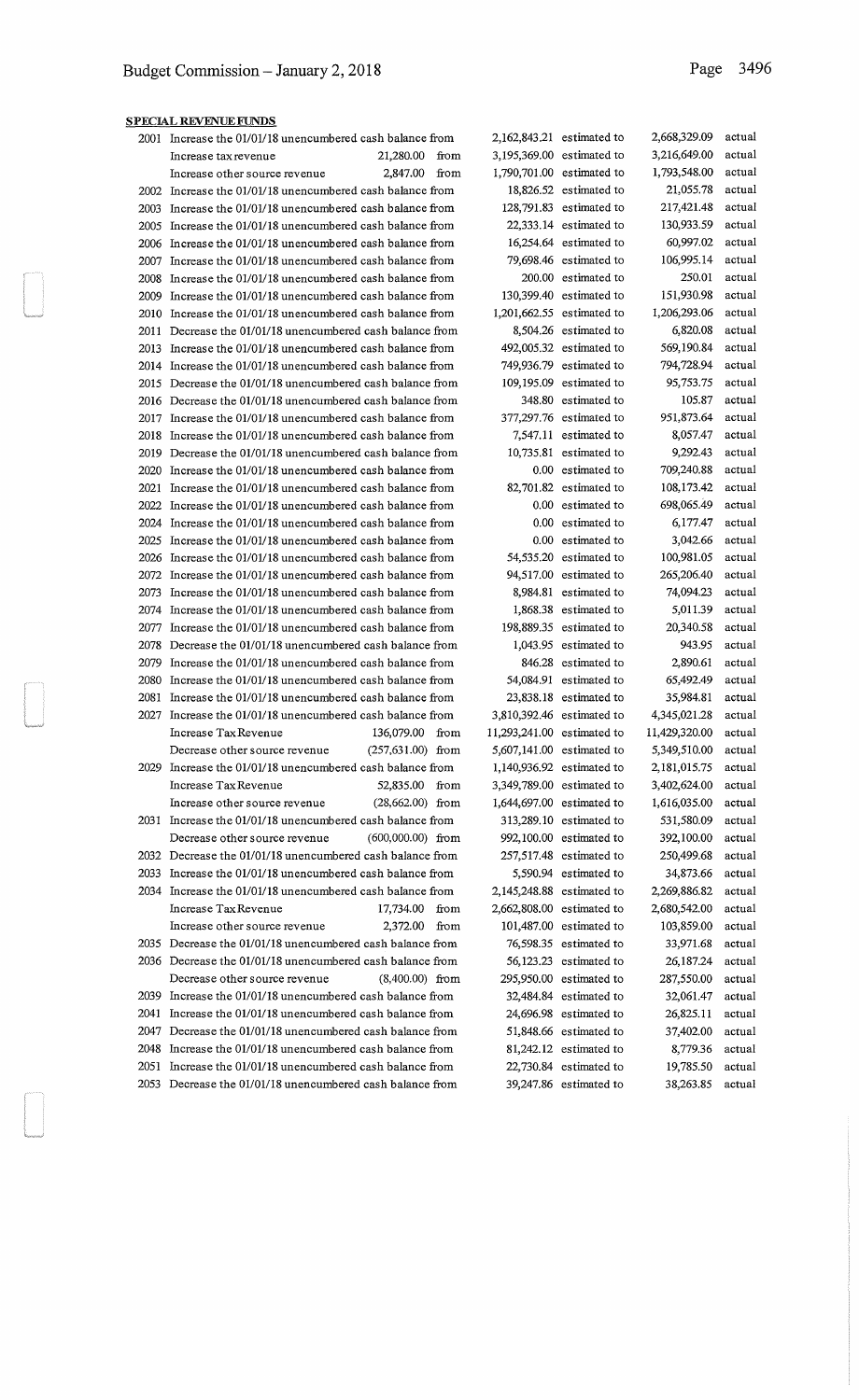#### Special Revenue Continued

| 2054 | Decrease the 01/01/18 unencumbered cash balance from | $$251,312.36$ estimated to |                           | \$197,146.22 actual   |        |
|------|------------------------------------------------------|----------------------------|---------------------------|-----------------------|--------|
| 2055 | Increase the 01/01/18 unencumbered cash balance from |                            | $$29.046.19$ estimated to | \$64,845.09 actual    |        |
| 2057 | Increase the 01/01/18 unencumbered cash balance from | \$2,350.53                 | estimated to              | \$3,762.20 actual     |        |
| 2058 | Decrease the 01/01/18 unencumbered cash balance from | \$115,985.23               | estimated to              | \$112,933.09 actual   |        |
| 2061 | Decrease the 01/01/18 unencumbered cash balance from |                            | $$9,071.10$ estimated to  | \$2,201.75 actual     |        |
| 2063 | Increase the 01/01/18 unencumbered cash balance from | \$1,865,733.83             | estimated to              | \$2,311,284.22 actual |        |
| 2066 | Increase the 01/01/18 unencumbered cash balance from | \$115,696.72               | estimated to              | \$144,842.42 actual   |        |
| 2068 | Decrease the 01/01/18 unencumbered cash balance from | \$8,077.19                 | estimated to              | \$10,026.36 actual    |        |
| 2069 | Decrease the 01/01/18 unencumbered cash balance from | \$50,064.53                | estimated to              | \$12,167.10 actual    |        |
| 2070 | Decrease the 01/01/18 unencumbered cash balance from |                            | $$14,681.00$ estimated to | \$14,116.72 actual    |        |
| 2082 | Increase the 01/01/18 unencumbered cash balance from |                            | \$654.72 estimated to     | \$4,275.83 actual     |        |
| 2083 | Increase the 01/01/18 unencumbered cash balance from |                            | $$60,125.00$ estimated to | \$67,662.50 actual    |        |
| 2084 | Increase the 01/01/18 unencumbered cash balance from | \$356,343.30               | estimated to              | \$458,782.20 actual   |        |
| 2085 | Increase the 01/01/18 unencumbered cash balance from | \$290,209.90               | estimated to              | \$353,807.87 actual   |        |
| 2086 | Decrease the 01/01/18 unencumbered cash balance from | $$112,872.04$ estimated to |                           | \$75,954.46 actual    |        |
| 2087 | Increase the 01/01/18 unencumbered cash balance from | \$312,389.69 estimated to  |                           | \$357,107.61 actual   |        |
| 2088 | Increase the 01/01/18 unencumbered cash balance from | \$0.00                     | estimated to              | \$21,301.00           | actual |
| 2089 | Increase the 01/01/18 unencumbered cash balance from | \$0.00                     | estimated to              | \$520,333.50 actual   |        |
| 4029 | Decrease the 01/01/18 unencumbered cash balance from | \$132,982.36 estimated to  |                           | \$126,824.45 actual   |        |
| 4030 | Increase the 01/01/18 unencumbered cash balance from |                            | $$1,236.33$ estimated to  | \$2,058.05 actual     |        |
|      |                                                      |                            |                           |                       |        |
|      |                                                      |                            |                           |                       |        |

New Special Revenue Funds Total: \$8

### DEBT SERVICE

- $3000$  Decrease the 01/01/18 unencumbered cash balance from
- 3001 Decrease the 01/01/18 unencumbered cash balance from
- 5013 Decrease the  $01/01/18$  unencumbered cash balance from 5001 Decrease the 01/01/18 unencumbered cash balance from
- 5014 Decrease the  $01/01/18$  unencumbered cash balance from

New Debt Service Funds Total:

#### SPECIAL ASSESSMENTS

 $3002$  Decrease the  $01/01/18$  unencumbered cash balance from

New Special Assessments Funds Total:

#### CAPTIAL PROJECTS

| 4002 | Increase the 01/01/18 unencumbered cash balance from      |              |                | \$0.00 estimated to       | \$648,004.94 actual   |  |
|------|-----------------------------------------------------------|--------------|----------------|---------------------------|-----------------------|--|
|      | Increase tax revenue                                      | 28,345.00    | \$2,881,642.00 | estimated to              | \$2,909,987.00 actual |  |
|      | Increase Other Source revenue                             | 3,792.00     | \$385,526.00   | estimated to              | \$389,318.00 actual   |  |
|      | 4000 Increase the 01/01/18 unencumbered cash balance from |              | \$343,293.38   | estimated to              | \$344,361.83 actual   |  |
|      | 4001 Increase the 01/01/18 unencumbered cash balance from |              | \$10,168.48    | estimated to              | \$11,029.14 actual    |  |
|      | 4004 Increase the 01/01/18 unencumbered cash balance from |              | \$118,855.25   | estimated to              | \$120,117.57 actual   |  |
|      | 4005 Increase the 01/01/18 unencumbered cash balance from |              | \$25,041.95    | estimated to              | \$26,383.22 actual    |  |
|      | 4007 Decrease the 01/01/18 unencumbered cash balance from |              |                | $$91,238.84$ estimated to | \$85,118.84 actual    |  |
|      | 4008 Increase the 01/01/18 unencumbered cash balance from |              |                | $$42,247.10$ estimated to | \$33,921.79 actual    |  |
|      | 4010 Increase the 01/01/18 unencumbered cash balance from |              | \$272,020.03   | estimated to              | \$12,850.14 actual    |  |
|      | 4011 Increase the 01/01/18 unencumbered cash balance from |              | \$1,094,394.74 | estimated to              | \$1,341,355.22 actual |  |
|      | 4012 Increase the 01/01/18 unencumbered cash balance from |              | \$1,960.01     | estimated to              | \$2,545.53 actual     |  |
|      | Decrease Other Source revenue (53,750.00)                 |              | \$658,750.00   | estimated to              | \$605,000.00 actual   |  |
|      | 4019 Increase the 01/01/18 unencumbered cash balance from |              | \$54,802.77    | estimated to              | \$87,449.14 actual    |  |
|      | 4020 Increase the 01/01/18 unencumbered cash balance from |              | \$285,847.17   | estimated to              | \$288,803.84 actual   |  |
|      | 4021 Increase the 01/01/18 unencumbered cash balance from |              | \$5,647.25     | estimated to              | \$5,705.65 actual     |  |
|      | 4022 Increase the 01/01/18 unencumbered cash balance from |              | \$191,367.70   | estimated to              | \$215,519.56 actual   |  |
|      | 4023 Increase the 01/01/18 unencumbered cash balance from |              | \$82,917.63    | estimated to              | \$222,181.98 actual   |  |
|      | Decrease Other Source revenue                             | (150,000.00) | \$300,000.00   | estimated to              | \$150,000.00 actual   |  |
|      | 4026 Increase the 01/01/18 unencumbered cash balance from |              | \$48,041.02    | estimated to              | \$48,537.95 actual    |  |
|      | 4027 Decrease the 01/01/18 unencumbered cash balance from |              |                | $$32,766.79$ estimated to | \$7,014.57 actual     |  |
|      | Decrease Other Source revenue                             | (17,708.00)  | \$155,000.00   | estimated to              | \$137,292.00 actual   |  |
|      | 4031 Increase the 01/01/18 unencumbered cash balance from |              |                | \$0.00 estimated to       | \$24,886.96 actual    |  |

New Capital Project Funds Total: 8,172,357.47

| Page | 3497 |
|------|------|
|------|------|

| 9251,512.50    | esumateu to         | 9197,140.22    | aouan  |
|----------------|---------------------|----------------|--------|
| \$29,046.19    | estimated to        | \$64,845.09    | actual |
| \$2,350.53     | estimated to        | \$3,762.20     | actual |
| \$115,985.23   | estimated to        | \$112,933.09   | actual |
| \$9,071.10     | estimated to        | \$2,201.75     | actual |
| \$1,865,733.83 | estimated to        | \$2,311,284.22 | actual |
|                |                     |                |        |
| \$115,696.72   | estimated to        | \$144,842.42   | actual |
| \$8,077.19     | estimated to        | \$10,026.36    | actual |
| \$50,064.53    | estimated to        | \$12,167.10    | actual |
| \$14,681.00    | estimated to        | \$14,116.72    | actual |
| \$654.72       | estimated to        | \$4,275.83     | actual |
| \$60,125.00    | estimated to        | \$67,662.50    | actual |
| \$356,343.30   | estimated to        | \$458,782.20   | actual |
| \$290,209.90   | estimated to        | \$353,807.87   | actual |
| \$112,872.04   | estimated to        | \$75,954.46    | actual |
| \$312,389.69   | estimated to        | \$357,107.61   | actual |
| \$0.00         | estimated to        | \$21,301.00    | actual |
|                |                     |                |        |
| \$0.00         | estimated to        | \$520,333.50   | actual |
| \$132,982.36   | estimated to        | \$126,824.45   | actual |
| \$1,236.33     | estimated to        | \$2,058.05     | actual |
|                |                     |                |        |
| 35,833,036.20  |                     |                |        |
|                |                     |                |        |
|                |                     |                |        |
| \$202,509.66   | estimated to        | \$179,970.64   | actual |
| \$260,691.55   | estimated to        | \$51,875.99    | actual |
| \$1,497.45     | estimated to        | \$1,309.95     | actual |
| \$54,311.96    | estimated to        | \$40,540.77    | actual |
| \$32,994.77    | estimated to        | \$32,948.60    | actual |
|                |                     |                |        |
|                |                     |                |        |
| \$2,426,345.95 |                     |                |        |
|                |                     |                |        |
|                |                     |                |        |
| \$997,693.75   | estimated to        | \$824,443.08   | actual |
|                |                     |                |        |
| \$999,443.08   |                     |                |        |
|                |                     |                |        |
|                |                     |                |        |
|                | \$0.00 estimated to | \$648,004.94   | actual |
| \$2,881,642.00 | estimated to        | \$2,909,987.00 | actual |
| \$385,526.00   | estimated to        | \$389,318.00   | actual |
| \$343,293.38   | estimated to        | \$344,361.83   | actual |
| \$10,168.48    | estimated to        | \$11,029.14    | actual |
| \$118,855.25   | estimated to        | \$120,117.57   | actual |
| \$25,041.95    | estimated to        | \$26,383.22    | actual |
|                |                     |                |        |
| \$91,238.84    | estimated to        | \$85,118.84    | actual |
| \$42,247.10    | estimated to        | \$33,921.79    | actual |
| \$272,020.03   | estimated to        | \$12,850.14    | actual |
| \$1,094,394.74 | estimated to        | \$1,341,355.22 | actual |
| \$1,960.01     | estimated to        | \$2,545.53     | actual |
| \$658,750.00   | estimated to        | \$605,000.00   | actual |
| \$54,802.77    | estimated to        | \$87,449.14    | actual |
| \$285,847.17   | estimated to        | \$288,803.84   | actual |
| \$5,647.25     | estimated to        | \$5,705.65     | actual |
| \$191,367.70   | estimated to        | \$215,519.56   | actual |
| \$82,917.63    | estimated to        | \$222,181.98   | actual |
| \$300,000.00   | estimated to        | \$150,000.00   | actual |
|                | estimated to        |                |        |
| \$48,041.02    |                     | \$48,537.95    | actual |
| \$32,766.79    | estimated to        | \$7,014.57     | actual |
| \$155,000.00   | estimated to        | \$137,292.00   | actual |
| \$0.00         | estimated to        | \$24,886.96    | actual |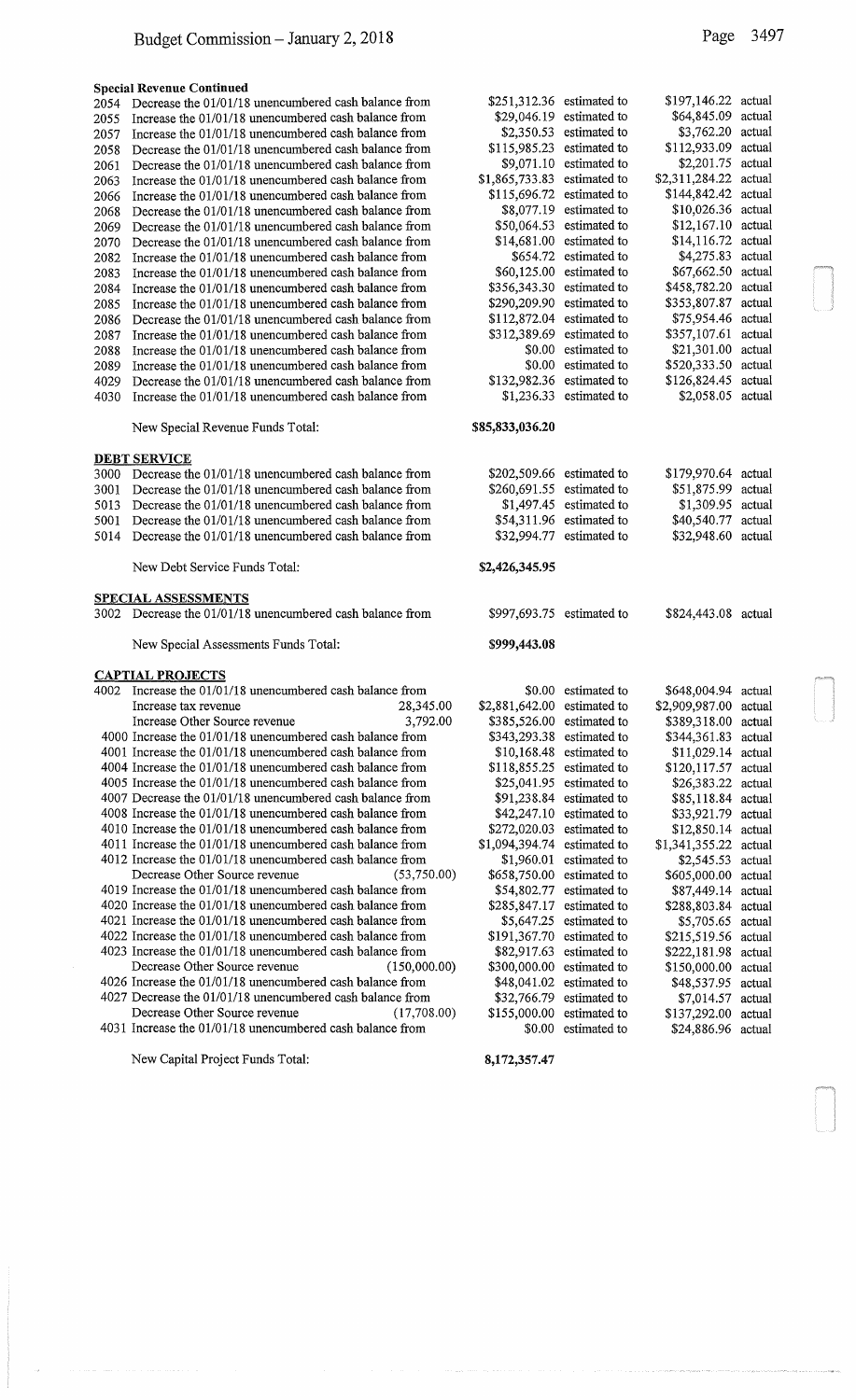| <b>ENTERPRISE FUNDS</b> |                                                           |  |  |  |  |
|-------------------------|-----------------------------------------------------------|--|--|--|--|
|                         | 5002 Decrease the 01/01/18 unencumbered cash balance from |  |  |  |  |
| ----                    |                                                           |  |  |  |  |

| 5003 | Increase the 01/01/18 unencumbered cash balance from  | \$870,086.58     | estim |
|------|-------------------------------------------------------|------------------|-------|
| 5004 | Decrease the 01/01/18 unencumbered cash balance from  | \$125,949.05     | estim |
| 5008 | Increase the 01/01/18 unencumbered cash balance from  | \$1,084.60       | estim |
| 5010 | Increase the 01/01/18 unencumbered cash balance from  | \$795,373.45     | estim |
| 5012 | Increase the 01/01/18 unencumbered cash balance from  | 31,661.91        | estim |
| 5015 | Increase the 01/01/18 unencumbered cash balance from  | \$36,164.54      | estim |
| 5016 | Increase the 01/01/18 unencumbered cash balance from  | \$9,042.00       | estim |
| 5017 | Increase the 01/01/18 unencumbered cash balance from  | \$12,800.00      | estim |
| 5018 | Increase the 01/01/18 unencumbered cash balance from  | \$9,200.00       | estim |
| 5020 | Increase the 01/01/18 unencumbered cash balance from  | \$1,200.00       | estim |
|      | New Enterprise Funds Total:                           | \$13,669,848.12  |       |
|      | <b>INTERNAL SERVICE FUNDS</b>                         |                  |       |
| 1004 | Increase the 01/01/18 unencumbered cash balance from  | \$558,652.79     | estim |
| 1005 | Decrease the 01/01/18 unencumbered cash balance from  | \$9,825.30       | estim |
| 1006 | Decrease the 01/01/18 unencumbered cash balance from  | \$24,718.65      | estim |
|      | New Internal Service Funds Total:                     | \$1,396,588.62   |       |
|      | <b>FIDUCIARY FUNDS</b>                                |                  |       |
| 6001 | Decrease the 01/01/18 unencumbered cash balance from  | \$9,199.43       | estim |
| 6003 | Decrease the 01/01/18 unencumbered cash balance from  | \$7,000.00       | estim |
| 6009 | Decrease the 01/01/18 unencumbered cash balance from  | \$149,964.10     | estim |
| 6028 | Increase the 01/01/18 unencumbered cash balance from  | \$20,380.98      | estim |
| 6029 | Decrease the 01/01/18 unencumbered cash balance from  | \$159,986.96     | estim |
|      | Decrease other source revenue<br>$(\$732.00)$ from    | \$1,259,459.00   | to    |
| 6031 | Increase the 01/01/18 unencumbered cash balance from  | \$218,957.17     | estim |
| 1002 | Decrease the 01/01/18 unencumbered cash balance from  | \$161,414.39     | estim |
| 1003 | Decrease the 01/01/18 unencumbered cash balance from  | \$6,353.63       | estim |
|      | New Fuduciary Funds Total:                            | \$2,993,830.30   |       |
|      | New Total 2017 Certification - All Funds:             | \$153,586,978.71 |       |
|      | Net Change over 8/23/16 Official Certificate:         |                  |       |
|      | 1001 - General Fund:                                  |                  | \$    |
|      | <b>Beginning Balances</b>                             | \$10,182,092.97  |       |
|      | Taxes                                                 | \$187,630.00     |       |
|      | Other Source                                          | (\$4,974,898.00) |       |
|      | 1002 - 6031 and All Others:.                          |                  | \$    |
|      | <b>Beginning Balances</b>                             | \$4,163,525.05   |       |
|      | Taxes                                                 | \$256,273.00     |       |
|      | Other Source                                          | $(\$933,738.00)$ |       |
|      | $2mn\lambda\text{ Test}12017\text{ Castle}1217\text{$ |                  |       |

Grand Total 2017 Certification Net Changes All Funds

Decreases in Revenue Funds:

2027 <204,375.00> 2031 <11,176.00> 2032 <600,000.00> 2036 <8,400.00> 4012 <53,750.00> 4023 <150,000.00> 4027 <17, 708.00> 6029 <732.00> These were entered into system without Budget Commission Certification.

Two of these funds are currently over appropriated will need to have de-appropriations approved by Commissioners at next Commissioners' Session.

Voice vote: three ayes. Motion carried.

| \$819,071.14     | estimated to   | \$781,620.20   | actual |
|------------------|----------------|----------------|--------|
| \$870,086.58     | estimated to   | \$1,072,684.70 | actual |
| \$125,949.05     | estimated to   | \$42,417.55    | actual |
| \$1,084.60       | estimated to   | \$1,095.82     | actual |
| \$795,373.45     | estimated to   | \$822,184.25   | actual |
| 31,661.91        | estimated to   | \$36,510.80    | actual |
| \$36,164.54      | estimated to   | \$39,943.73    | actual |
| \$9,042.00       | estimated to   | \$9,912.00     | actual |
| \$12,800.00      | estimated to   | \$14,400.00    | actual |
| \$9,200.00       | estimated to   | \$11,500.00    | actual |
| \$1,200.00       | estimated to   | \$2,403.75     | actual |
| \$13,669,848.12  |                |                |        |
|                  |                |                |        |
| \$558,652.79     | estimated to   | \$702,687.63   | actual |
| \$9,825.30       | estimated to   | \$1,897.32     | actual |
| \$24,718.65      | estimated to   | \$22,268.81    | actual |
| \$1,396,588.62   |                |                |        |
|                  |                |                |        |
| \$9,199.43       | estimated to   | \$10,775.87    | actual |
| \$7,000.00       | estimated to   | \$0.72         | actual |
| \$149,964.10     | estimated to   | \$129,615.14   | actual |
| \$20,380.98      | estimated to   | \$26,122.10    | actual |
| \$159,986.96     | estimated to   | \$155,628.31   | actual |
| \$1,259,459.00   | to             | \$1,258,727.00 |        |
| \$218,957.17     | estimated to   | \$226,759.07   | actual |
| \$161,414.39     | estimated to   | \$125,565.93   | actual |
| \$6,353.63       | estimated to   | \$4,743.90     | actual |
| \$2,993,830.30   |                |                |        |
| 153,586,978.71   |                |                |        |
|                  | \$5,394,824.97 |                |        |
| \$10,182,092.97  |                |                |        |
| \$187,630.00     |                |                |        |
| (\$4,974,898.00) |                |                |        |
|                  |                |                |        |

\$3,486,060.05

\$8,880,885.02